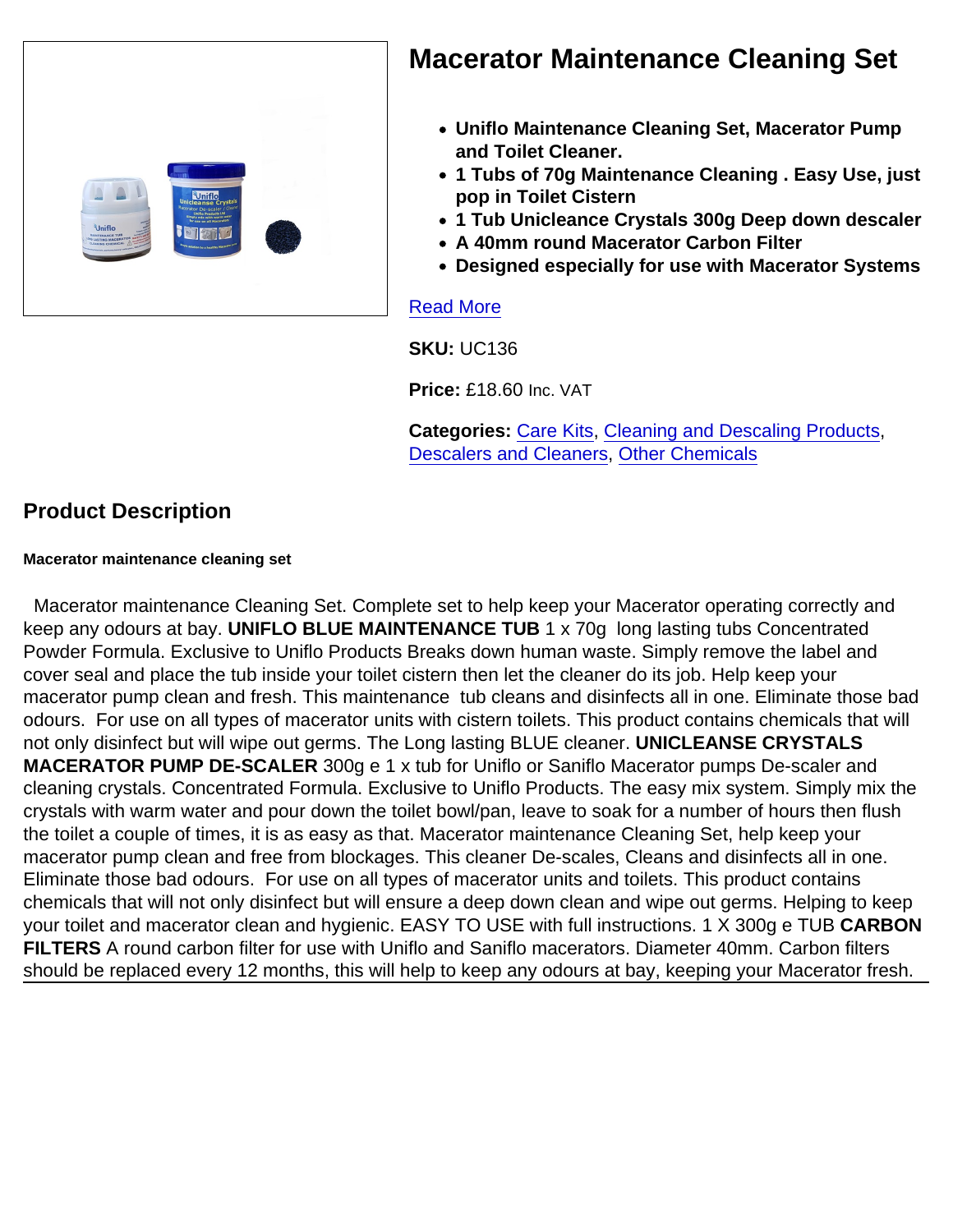# Macerator Pump and Toilet Cleaner 3 Maintenance Tubs

- Uniflo enzyme Macerator pump de-scaler cleaner.
- 3 Tubs of 70g each.
- Easy use, just pop in Toilet Cistern.
- Long lasting
- Designed especially for use with Macerator Systems

#### [Read More](https://unifloproducts.co.uk/product/macerator-pump-and-toilet-cleaner-3-maintenance-tubs/)

SKU: UC135

Price: £18.00 Inc. VAT

Categories: [Care Kits](https://unifloproducts.co.uk/product-category/cleaning-and-descaling-products/care-kits/), [Cleaning and Descaling Products,](https://unifloproducts.co.uk/product-category/cleaning-and-descaling-products/) [Descalers and Cleaners,](https://unifloproducts.co.uk/product-category/cleaning-and-descaling-products/descalers-and-cleaners/) [Other Chemicals](https://unifloproducts.co.uk/product-category/cleaning-and-descaling-products/macerator-cleaning-descaling/)

Product Description

UniFLO BLUE MAINTENANCE TUB

Uniflo enzyme macerator pump de-scaler cleaner Pack of 3 x 70g long lasting tubs Concentrated Powder Formula. Exclusive to Uniflo Products Breaks down human waste. Simply remove the label and cover seal and place the tub inside your toilet cistern then let the cleaner do its job. Help keep your macerator pump clean and fresh. This maintenance tub cleans and disinfects all in one. Eliminate those bad odours. For use on all types of macerator units with cistern toilets. This product contains chemicals that will not only disinfect but will wipe out germs. The Long lasting Blue enzyme cleaner.

|  | <b>Stainless Steel Cleaner &amp; Baby Oil</b><br>Finisher 2 X 5Ltr                                                                                                                                                                                                                                             |
|--|----------------------------------------------------------------------------------------------------------------------------------------------------------------------------------------------------------------------------------------------------------------------------------------------------------------|
|  | 5LtrUniflo Sainless Steel Cleaner 5Ltr Baby Oil finish<br>5Ltr) For use on all Stainless Steel appliances, ie Kit<br>appliances, Stainless Steel Urinals Proffesional clear<br>ands shines all stainless steel. The product will remo<br>grease, grime and limescale.<br><b>Read More</b><br><b>SKU: UC120</b> |
|  |                                                                                                                                                                                                                                                                                                                |

s Steel Cleaner 5Ltr Baby Oil finisher (2 x Ill Stainless Steel appliances, ie Kitchen ess Steel Urinals Proffesional clean. Cleans ainless steel. The product will remove

Price: £31.50

Categories: [Cleaning and Descaling Products,](https://unifloproducts.co.uk/product-category/cleaning-and-descaling-products/) [Other](https://unifloproducts.co.uk/product-category/cleaning-and-descaling-products/macerator-cleaning-descaling/)  **[Chemicals](https://unifloproducts.co.uk/product-category/cleaning-and-descaling-products/macerator-cleaning-descaling/)**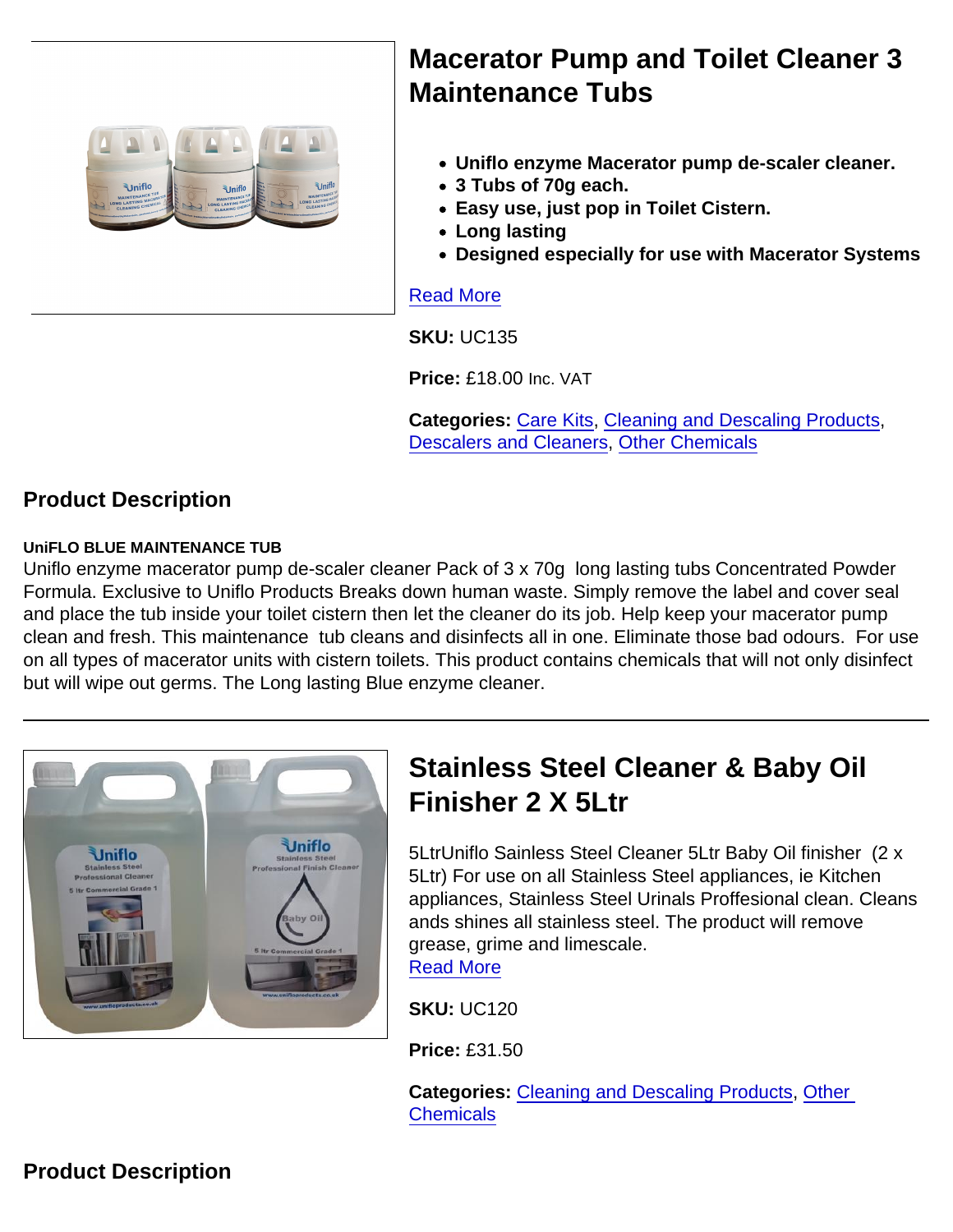Uniflo Sainless Steel Cleaner 5Ltr and 5Ltr Baby Oil finisher (2 x 5Ltr) For use on all Stainless Steel appliances, ie Kitchen appliances, Stainless Steel Urinals Proffesional clean. Instructions for use: You will need a dry, lint free softs cloth, microfiber cloths are ideal. Apply the stainless steel cleaner to your appliance with a cloth or sponge, rub in and allow to soak for a 30 seconds then rinse off or wipe with a damp cloth and buff. The product will remove grease, grime and limescale. Don't worry about any watermarks left behind the oil will take care of them. Apply the cleaning oil with one of the soft dry lint free cloths, wipe the oil in the direction of the grain of the stainless steel. Look closely and you will see that there are lots of tiny grain lines all going in the same direction, wipe parallel to the lines and not perpendicular to them, otherwise you risk scratching the surface. Use the other dry lint free cloth to softly buff up the oil using very little pressure, this should buff to a sparkling shine. The oil will clean and shine the surface. Care should be taken when using all types of cleaning agents

# [Read More](https://unifloproducts.co.uk/product/stainless-steel-cleaner-5-ltr/)

# Stainless Steel Cleaner 5 Ltr

Uniflo Sainless Steel Cleaner 5Ltr For use on all Stainless Steel appliances, ie Kitchen appliances, Stainless Steel Urinals Proffesional clean. The product will remove grease, grime and limescale. Care should be taken when using all types of cleaning agents

SKU: UC121

Price: £13.14 Inc. VAT

Categories: [Cleaning and Descaling Products,](https://unifloproducts.co.uk/product-category/cleaning-and-descaling-products/) [Other](https://unifloproducts.co.uk/product-category/cleaning-and-descaling-products/macerator-cleaning-descaling/)  **[Chemicals](https://unifloproducts.co.uk/product-category/cleaning-and-descaling-products/macerator-cleaning-descaling/)** 

## Product Description

Uniflo Sainless Steel Cleaner 5Ltr For use on all Stainless Steel appliances, ie Kitchen appliances, Stainless Steel Urinals Proffesional clean. Instructions for use: You will need a dry, lint free softs cloth, microfiber cloths are ideal. Apply the stainless steel cleaner to your appliance with a cloth or sponge, rub in and allow to soak for a 30 seconds then rinse off or wipe with a damp cloth and buff. The product will remove grease, grime and limescale. For a great shine finish the surface with a quality baby oil finisher. Care should be taken when using all types of cleaning agents

| Stainless Steel Cleaner 10 Ltr                                                                                                                                                                                                                                                                                                     |
|------------------------------------------------------------------------------------------------------------------------------------------------------------------------------------------------------------------------------------------------------------------------------------------------------------------------------------|
| Uniflo Sainless Steel Cleaner 10Ltr (2x 5ltr) For use on all<br>Stainless Steel appliances, ie Kitchen appliances, Stainless<br>Steel Urinals Proffesional clean. The product will remove<br>grease, grime and limescale. Care should be taken when<br>using all types of cleaning agents<br><b>Read More</b><br><b>SKU: UC122</b> |
| Price: £23.65 Inc. VAT                                                                                                                                                                                                                                                                                                             |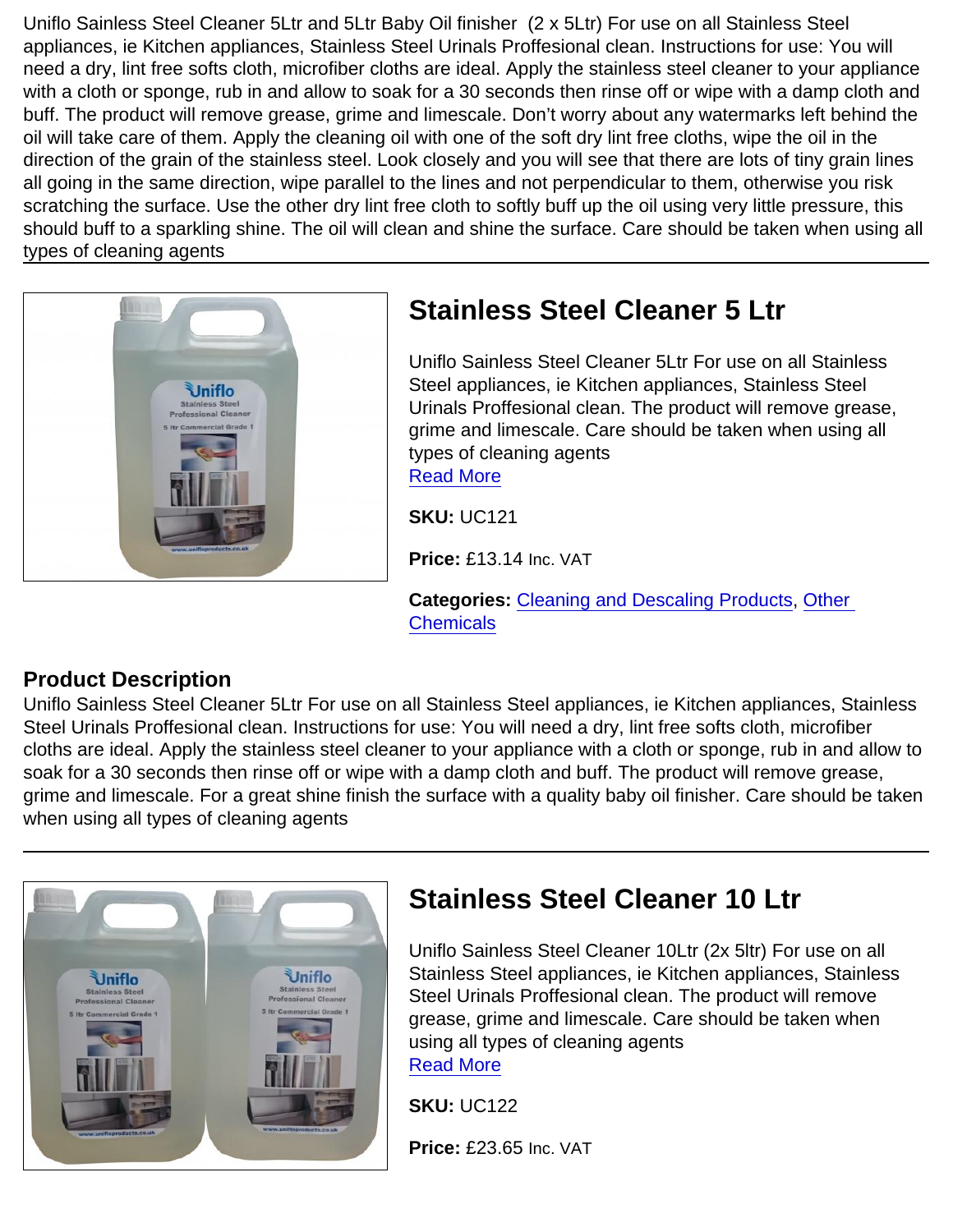#### Product Description

Uniflo Sainless Steel Cleaner 10Ltr For use on all Stainless Steel appliances, ie Kitchen appliances, Stainless Steel Urinals Proffesional clean. Instructions for use: You will need a dry, lint free softs cloth, microfiber cloths are ideal. Apply the stainless steel cleaner to your appliance with a cloth or sponge, rub in and allow to soak for a 30 seconds then rinse off or wipe with a damp cloth and buff. The product will remove grease, grime and limescale. For a great shine finish the surface with a quality baby oil finisher. Care should be taken when using all types of cleaning agents

| <b>Stainless Steel Cleaner 20 Ltr</b>                                                                                                                                                                                                                                                               |
|-----------------------------------------------------------------------------------------------------------------------------------------------------------------------------------------------------------------------------------------------------------------------------------------------------|
| Uniflo Sainless Steel Cleaner 20Ltr For use on all Stainless<br>Steel appliances, ie Kitchen appliances, Stainless Steel<br>Urinals Proffesional clean. The product will remove grease,<br>grime and limescale. Care should be taken when using all<br>types of cleaning agents<br><b>Read More</b> |
| <b>SKU: UC123</b>                                                                                                                                                                                                                                                                                   |
| Price: £43.51 Inc. VAT                                                                                                                                                                                                                                                                              |

Categories: [Cleaning and Descaling Products,](https://unifloproducts.co.uk/product-category/cleaning-and-descaling-products/) [Other](https://unifloproducts.co.uk/product-category/cleaning-and-descaling-products/macerator-cleaning-descaling/)  **[Chemicals](https://unifloproducts.co.uk/product-category/cleaning-and-descaling-products/macerator-cleaning-descaling/)** 

#### Product Description

Uniflo Sainless Steel Cleaner 20Ltr (4 x 5Ltrs) For use on all Stainless Steel appliances, ie Kitchen appliances, Stainless Steel Urinals Profesional clean. Instructions for use: You will need a dry, lint free softs cloth, microfiber cloths are ideal. Apply the stainless steel cleaner to your appliance with a cloth or sponge, rub in and allow to soak for a 30 seconds then rinse off or wipe with a damp cloth and buff. The product will remove grease, grime and limescale. For a great shine finish the surface with a quality baby oil finisher. Care should be taken when using all types of cleaning agents

| Stainless Steel Baby Oil Finisher 10 Ltr                                                                                                                                                                   |
|------------------------------------------------------------------------------------------------------------------------------------------------------------------------------------------------------------|
| Uniflo Sainless Steel Baby Oil finisher 10Ltr For use on all<br>Stainless Steel appliances, ie Kitchen appliances, Stainless<br>Steel Urinals, Cleans and shines.<br><b>Read More</b><br><b>SKU: UC117</b> |
| Price: £48.00 Inc. VAT                                                                                                                                                                                     |
|                                                                                                                                                                                                            |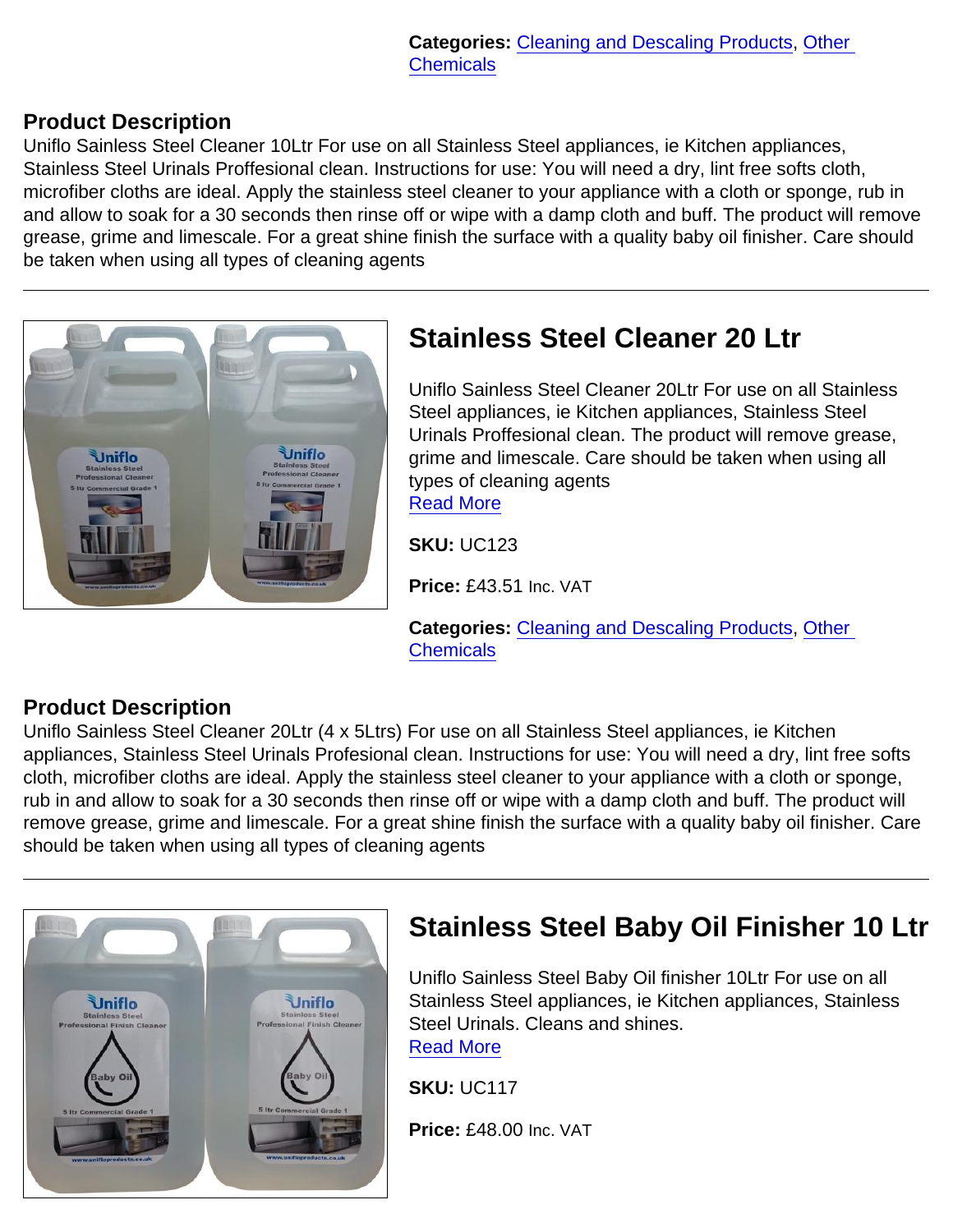#### Product Description

Uniflo Sainless Steel Baby Oil finisher 10Ltr For use on all Stainless Steel appliances, ie Kitchen appliances, Stainless Steel Urinals. Cleans and shines. Instructions for use: You will need two dry, lint free soft cloths, microfiber cloths are ideal. Firstly, clean your appliance with a soft, wet cloth. For tough grime use a stainless steel cleaner. Don't worry about any watermarks left behind the oil will take care of them. Apply the cleaning oil with one of the soft dry lint free cloths, wipe the oil in the direction of the grain of the stainless steel. Look closely and you will see that there are lots of tiny grain lines all going in the same direction, wipe parallel to the lines and not perpendicular to them, otherwise you risk scratching the surface. Use the other dry lint free cloth to softly buff up the oil using very little pressure, this should buff to a sparkling shine. The oil will clean and shine the surface. Care should be taken when using all types of cleaning agents.

|  | S            |
|--|--------------|
|  |              |
|  | $U$ F a R    |
|  | S            |
|  | P            |
|  | $\mathsf{C}$ |

# Stainless Steel Baby Oil Finisher 20 Ltr

niflo Sainless Steel Baby Oil finisher 20Ltr (4 x 5Ltr bottles) or use on all Stainless Steel appliances, ie Kitchen appliances, Stainless Steel Urinals. Cleans and shines. ead More

KU: UC118

Price: £90.00 Inc. VAT

ategories: [Cleaning and Descaling Products,](https://unifloproducts.co.uk/product-category/cleaning-and-descaling-products/) Other **[Chemicals](https://unifloproducts.co.uk/product-category/cleaning-and-descaling-products/macerator-cleaning-descaling/)** 

## Product Description

Uniflo Sainless Steel Baby Oil finisher 20Ltr (4 x 5ltr bottles) For use on all Stainless Steel appliances, ie Kitchen appliances, Stainless Steel Urinals. Cleans and shines. Instructions for use: You will need two dry, lint free soft cloths, microfiber cloths are ideal. Firstly, clean your appliance with a soft, wet cloth. For tough grime use a stainless steel cleaner. Don't worry about any watermarks left behind the oil will take care of them. Apply the cleaning oil with one of the soft dry lint free cloths, wipe the oil in the direction of the grain of the stainless steel. Look closely and you will see that there are lots of tiny grain lines all going in the same direction, wipe parallel to the lines and not perpendicular to them, otherwise you risk scratching the surface. Use the other dry lint free cloth to softly buff up the oil using very little pressure, this should buff to a sparkling shine. The oil will clean and shine the surface. Care should be taken when using all types of cleaning agents.